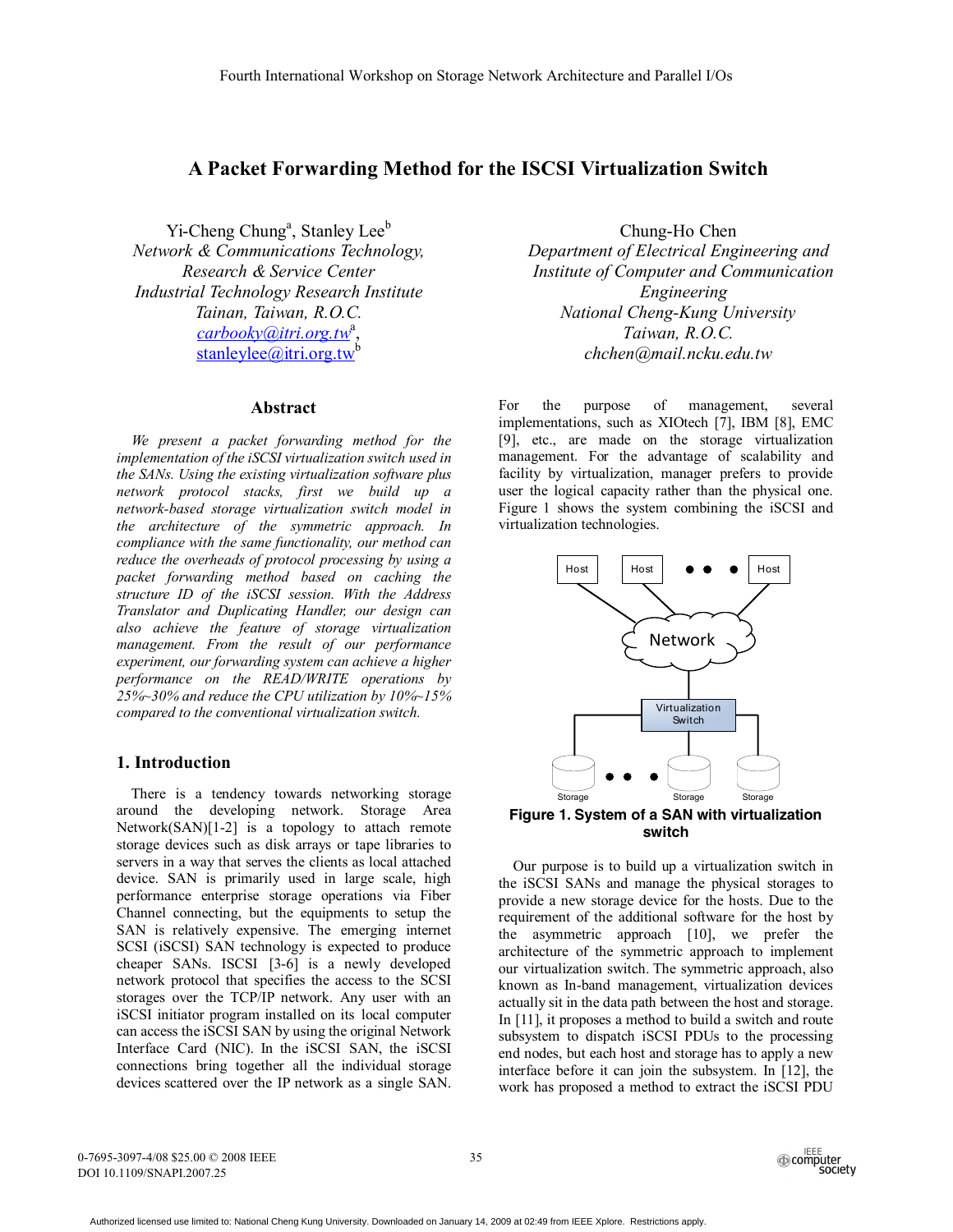header from the TCP buffer. Recently the Microsoft [13], Intel [14] and the University of New Hampshire [15] have developed their own iSCSI implementations, and it is common that the Logical Volume Manager [16] is used for storage virtualization management. We realized a conventional implementation of iSCSI virtualization switch. Compared to the conventional implementation, we proposed a new packet forwarding virtualization switch to have the same functionality while transmitting the iSCSI PDUs more efficiently. The rest of this paper is organized as follows.

 Section 2 presents a conventional implementation of iSCSI virtualization switch system. Section 3 presents the architecture of the packet forwarding virtualization switch system. Section 4 discusses the verification and performance of the design. This paper is concluded in Section 5.

# **2. A conventional implementation of iSCSI virtualization switch system**

 ISCSI is a network protocol that brings SCSI commands over the IP network. Any two terminals on the IP network can be initiator/target to each other by installing the appropriate iSCSI modules. We attempt to build up a storage server that plays the role of iSCSI initiator to take those iSCSI targets as local storage devices. At the same time, the storage server plays the role of iSCSI target to provide the service of file sharing for the hosts who have installed the iSCSI initiator. For the purpose of storage virtualization, a virtualization application is involved to help abstracting the physical location of the data; meanwhile, it presents to the hosts a logical space for data storage. The virtualization system that we describe is shown in Figure 2.

| Storage server |                     |                 |                     |  |  |
|----------------|---------------------|-----------------|---------------------|--|--|
|                | Virtualization      |                 |                     |  |  |
|                |                     | SCSI            | SCSI                |  |  |
|                |                     | iSCSI<br>Target | i SCSI<br>Initiator |  |  |
|                |                     | TCP<br>Rx       | <b>TCP</b><br>Tx    |  |  |
|                |                     |                 |                     |  |  |
|                | i SCSI<br>Initiator |                 | iSCSI<br>Target     |  |  |
|                | Host                |                 | Storage             |  |  |

**Figure 2. Packet flows on a conventional virtualization system** 

 Each time when a packet of iSCSI protocol has reached the virtualization system, several processing of protocols, including TCP, iSCSI, and SCSI, have to be done before the true data can be extracted. After the converting of logical locations to physical ones, the virtualization system has to find a way to reach the location of physical space. Consequently, the data (or command of data requisition) has to be transformed into the type of SCSI command with payload (if any), and next a new iSCSI header is generated and appended to the whole data to become a new iSCSI Protocol Data Unit (PDU). Finally, the iSCSI PDU is transmitted to the storage with the interface of iSCSI target over the TCP/IP protocol. The response of the storage will go the same way back to the storage server, and further back to the host. It seems that there are many unnecessary processes along the packet flows from beginning to end. We propose a packet fast forwarding method to append to the conventional virtualization system, called fast path, and we regard the packet flow on the conventional virtualization system as a slow path.

# **3. Architecture of the packet forwarding virtualization switch system**

 Figure 3 shows the packet flows on the virtualization switch with packet forwarding mechanism. The forwarding mechanism starts to handle the incoming iSCSI PDUs as long as the iSCSI session reaches the status of full feature phase (FFP). On the virtualization switch, those iSCSI PDUs that follow the last successful login PDU are transferred within the iSCSI layer without the process of protocols above the iSCSI layer.



**3. Packet flows on the virtualization switch with packet forwarding mechanism** 

### **3.1 Overview of the Forwarding System**

 Figure 4 shows the software architecture of the packet forwarding system. The system works in the middle of the two sides of TCP connections from host and storage. ISCSI Protocol Data Units (PDUs) are transferred directly between a pair of two connections without any additional process of header decomposing or rebuilding. Also, the payloads of the iSCSI PDUs are transferred under the TCP layer, no extra operation of data copy is required. The system includes several functional blocks: the Header Extractor, the Dispatcher, the Address Translator (AT), the PDUs Duplicating Handler (PDH), the Data mover, and the Header adaptor. The Host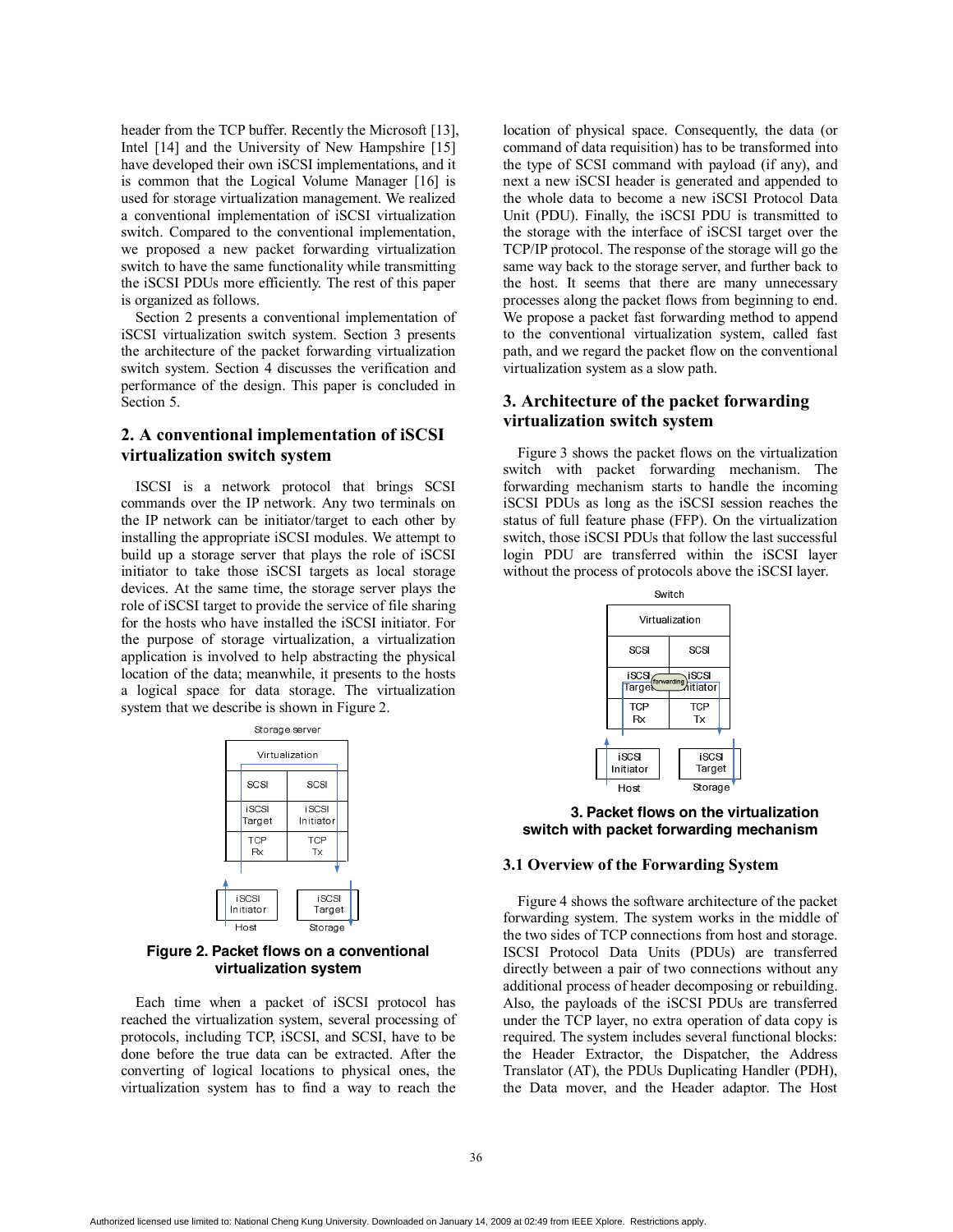iSCSI functional block represents the conventional functionality of iSCSI virtualization system which is discussed in section 2.

# **3.2 The Header Extractor**

 The Header Extractor is the first functional block in the forwarding system. By extracting the size of the iSCSI header only, the duty of the Header Extractor is to generate a descriptor about the incoming iSCSI PDU including the fields of a pointer to the header, the connection ID, and the number of virtual LUN, and then, the descriptor will be pushed into a descriptor queue. Our implementation of the Header Extractor is actually a thread running on the operating system. The thread is spawned at the time when an iSCSI session has reached the FFP. The numbers of how may threads depend on the connections which come from the hosts.



**Figure 4. Architecture of the packet forwarding system** 

### **3.3 The Dispatcher**

 Figure 5 shows the design of the Dispatcher. The purpose of the Dispatcher design is to classify those packets according to the type of SCSI commands. The

types of common READ/WRITE SCSI commands are passed to the Forwarding Unit, while the others are sent back to the slow path. The purpose of the descriptor queue design is to store the descriptors that may come concurrently from two different threads of Header Extractor.



**Figure 5. The software design of the Dispatcher** 

## **3.4 The Address Translator**

 The Address Translator (AT) plays the role of converting the logical locations to physical ones. The functionality of the AT is the same as the virtualization software does, the difference is that it has not only the simplest feature that converts the access address from logical to physical, but also it can be run independently without any other configuration tools.

### **3.5 The PDUs Duplicating Handler**

 The functional block of PDUs Duplicating Handler (PDH) has two major jobs. One job is to build the relationship between the two sides of host and storage. The second one is to deal with the problem whenever the data of a single request is spread over two more physical locations. The two main functions are explained below:

 (1) The forwarding unit has the capability of transferring the iSCSI PDUs between two certain iSCSI sessions. The first iSCSI command request of a READ/WRITE transaction must be issued from the host side, and the data response to this command comes from the storage side. During the communication of the entire transaction, the rule of packet transferring must be held by an entry that is pending in the Dynamic Session Mapping Table (DSMT). Figure 6 shows the fields of the mapping entry in the DSMT. Each entry in the DSMT stands for a task that is proceeding between the host and storage. The entry contains the session ID and ITT number of both sides, and an additional field is added with the v-bit set to represent the mapping relationship as one-to-one mapping or not. The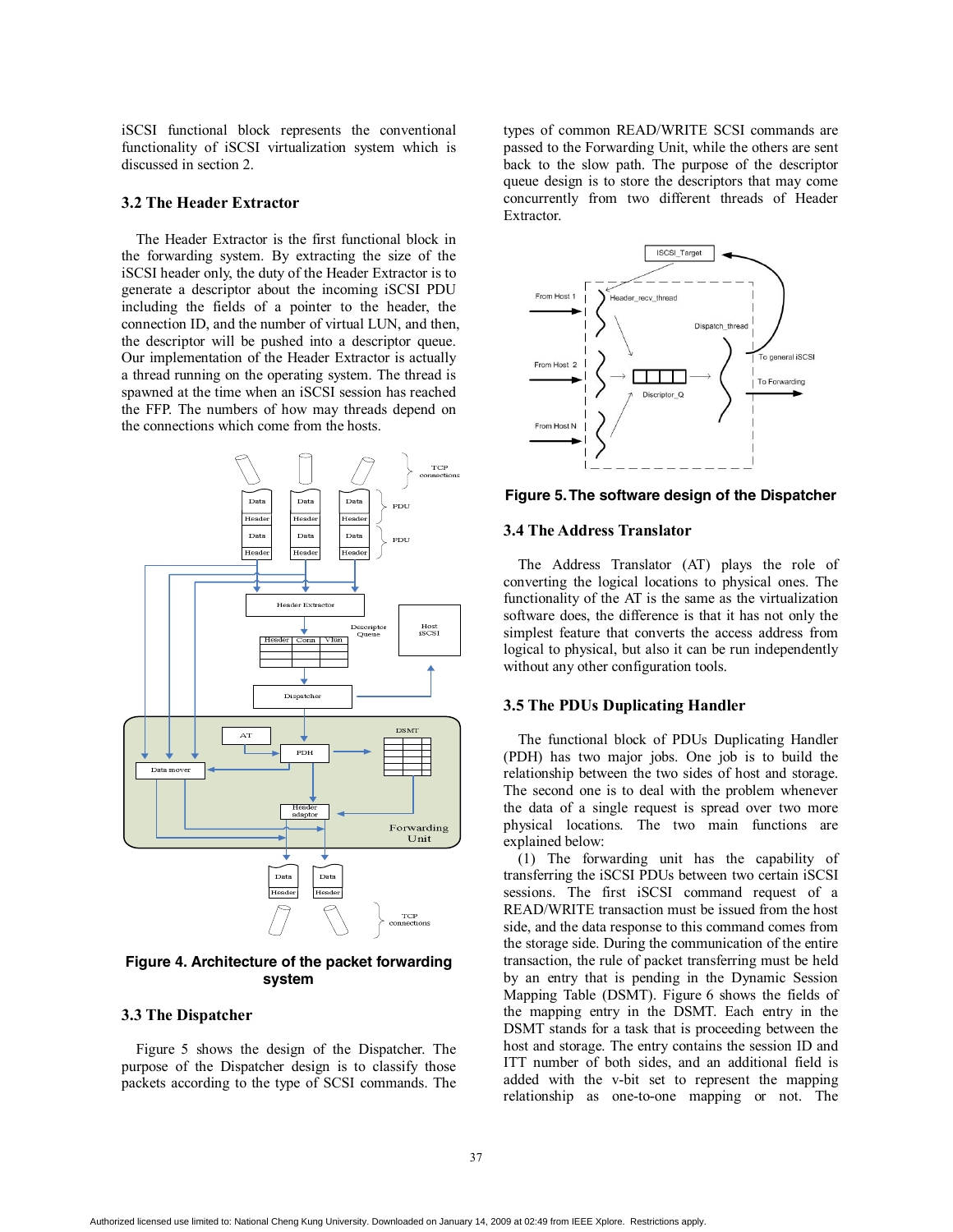forwarding unit may encounter a situation that the host issues a single access of data that the required data is spread over two different physical regions. The second main function of the PDH is going to solve this problem.



**Figure 6. The DSMT in the Forwarding Unit** 

 (2) When an iSCSI header is passed to the PDH, the virtual access location and access length of the SCSI command are extracted to be the inputs for the Address Translator (AT). After the converting of AT, the virtual access location and length are resolved into physical ones, and a great care must be taken if the result turns out to be two more physical locations over the different iSCSI sessions. For this situation, one command request must be taken apart into two requests for the data. Figure 7 illustrates that one request is split into two corresponding mapping entries by the PDH, and finally these mapping entries are added to the DSMT. On the DSMT, duplicating entries from a single request can be recognized by the value of v-bit at the end of the entry.



**Figure 7. Two entries from one single request**

 After the duplicating process of PDH, the transaction of a single request on the forwarding system is showed in Figure 8. When a request comes from the client side that actually contains two physical locations (Block A+B), it will be separated into two requests for the two different physical locations, and then they will be issued to the storage side one by one. By the feature of the PDH, the client will get the same response as issuing an access to a single storage device whenever it generates a request to the forwarding system.

#### **3.6 Header adaptor**

 The header adaptor is designed to form a legal iSCSI header that ready to be transmitted. By the information of DSMT, the header adaptor can find the structure of iSCSI session, and it can get enough information to carry out the replacements for several fields on the iSCSI header.



**Figure 8. The transaction of a single request to two targets**

### **3.7 The Data mover**

 The data mover is designed to generate the arguments for the need of TCP socket transferring. It is activated by the PDH after the header adaptor has finished the transmission of its new iSCSI header. The payloads that stay at the TCP socket buffer will be redirected to be the transmitting data by adapting the receiving arguments for transmitting ones.

## **4. Verification and Performance Evaluation**

 In testing environment, all the hosts with different OS could access LUN correctly as long as they have installed the iSCSI initiator driver, and the packet forwarding virtualization switch could control the various storage systems well. This proves that the forwarding switch is compatible with multi OS and with various storage. To verify the functionality of our design, we evaluated the performance of the packet forwarding system with the iometer, which is a standard benchmark used for measuring I/O performance. It can measure the READ/WRITE performance in a sequential/random manner and test the I/O latency. The software iSCSI virtualization switch runs on a system illustrated in Table 1. We mapped one disk to one host, and the host issued random read/write commands with different data block sizes to the remote disks. The two implementations, conventional and forwarding, were under test, and an end-to-end implementation was also shown to indicate the best performance between the host and disk by connecting each other directly without any server or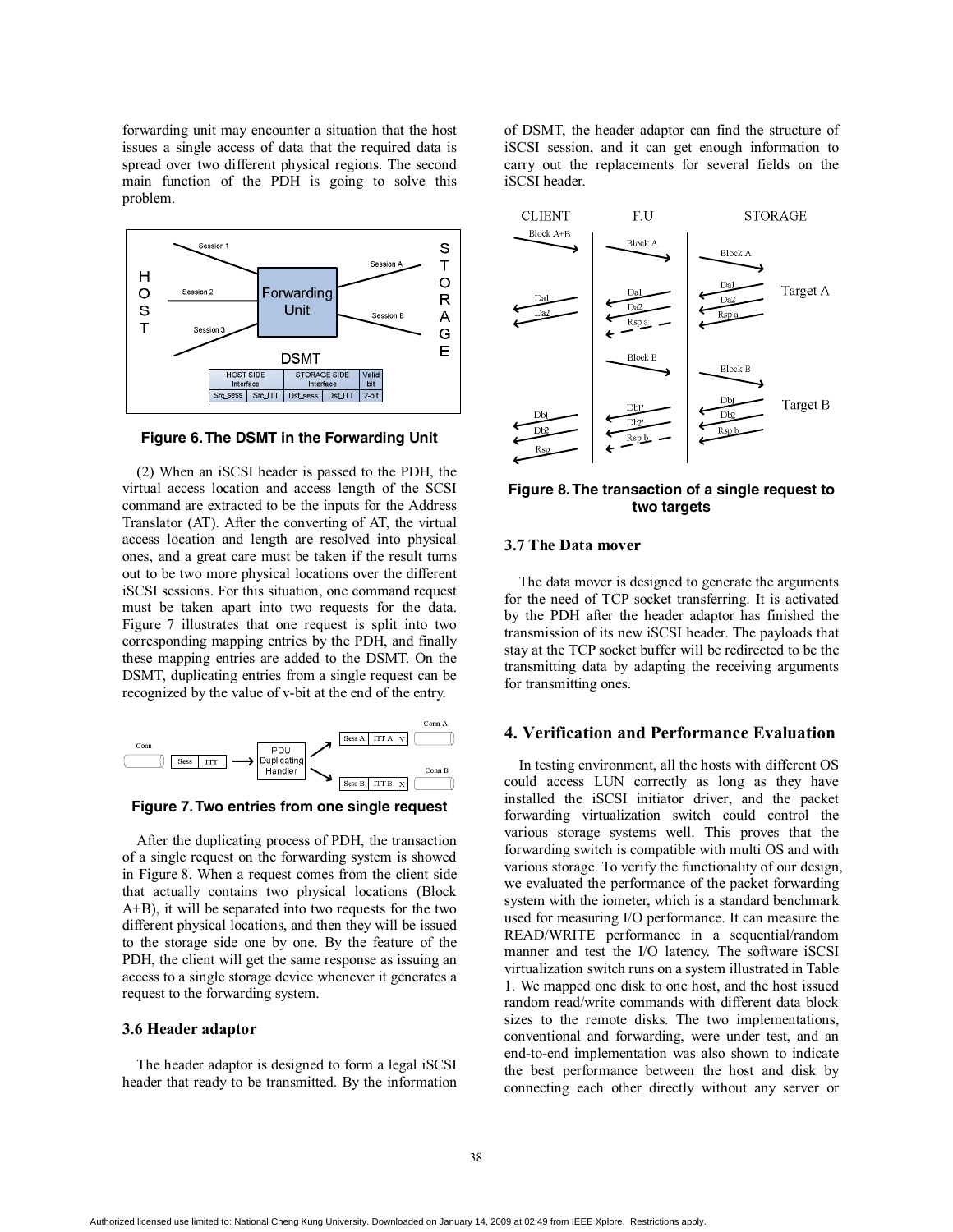switch involved in its data path. Figure 9 shows the read throughput of the three implementations, and Figure 10 shows the write results.

| Table 1. Measurement Environment for        |
|---------------------------------------------|
| Software <b>iSCSI</b> virtualization switch |

| Host           | CPU: Pentium IV 2.8GHz, 1GB            |
|----------------|----------------------------------------|
|                | Windows<br>XP.<br>memory,              |
|                | Microsoft iSCSI initiator 1.06         |
| Storage        | CPU: Pentium IV 2.8GHz, 1GB            |
|                | memory, Fedora 1 default Kernel        |
|                | 2.4.22, unh-iscsi-target 1.5.03        |
| Virtualization | CPU: Pentium IV 2.8GHz, 1GB            |
| switch         | memory, Fedora 1 default Kernel        |
|                | $2.4.22$ , unh-iscsi-initiator 1.5.03, |
|                | and unh-iscsi-target 1.5.03            |
| Network        | Ethernet 1Gbps                         |



**Figure 9. The read throughput**





 The results show that the forwarding switch has an average of 30% read throughput better than the conventional switch, and a less of about 5 MB/s to achieve the best throughput measured by the end-to-end implementation. In the case of write test, the forwarding switch has an about 25% throughput better than conventional switch, and a less of about 3 MB/s to achieve the best performance. The CPU utilization of the two implementations is shown in Figure 11. The

CPU utilization of the forwarding system was 10%~15% lower than the conventional implementation after the access block size is greater than 512KB. For the results, the forwarding implementation has a higher data throughput while having a lower CPU utilization, proving that it can improve the performance of the conventional virtualization switch.



**Figure 11. The CPU utilization** 

# 5. **Conclusion**

 This paper presents the design and analysis of an iSCSI virtualization switch. We have described a packet forwarding method to reduce the protocol overheads of the upper layers. First, we design a conventional implementation of iSCSI virtualization switch. The proposed forwarding subsystem can be easily integrated into the contemporary virtualization switch system. Our performance evaluation shows that the forwarding system has increased about 30% of READ throughput and about 25% of WRITE throughput compared to the conventional system on the typical block size of 512kB. The proposed forwarding system reduces the CPU utilization about 10%~15% compared to the conventional system.

# **References**

- [1] B.Phillips, "Have Storage Area Networks Come of Age?" *[J] IEEE Computer*, vol.31,no.7, 10-12, July 1998.
- [2] R. Khattar, et al., *Introduction to Storage Area Network: Redbooks Publications (IBM)*,1999.
- [3] John L. Hufferd, *ISCSI The Univeral Storage Connection*, Addison-Wesley, ISBN 0-202-78419-X, 2002.
- [4] Internet Small Computer Systems Interface (iSCSI), RFC 3720, *http://www.ietf.org/rfc/rfc3720.txt*.
- [5] Kalman Z. Meth and Julian Satran, "Design of the iSCSI Protocol", Proceedings of the  $20^{th}$  IEEE/11<sup>th</sup> NASA Goddard Conference on Mass Storage Systems and Technologies (MSST'03).
- [6] Mallikarjun Chadalapaka, "iSCSI State Diagrams", Networked Storage Architecture, NSSO, Rev 0.7, Jan. 07, 2002.
- [7] XIOTech Corp., *http://www.xiotech.com/,*May, 2004.
- [8] IBM Corp.